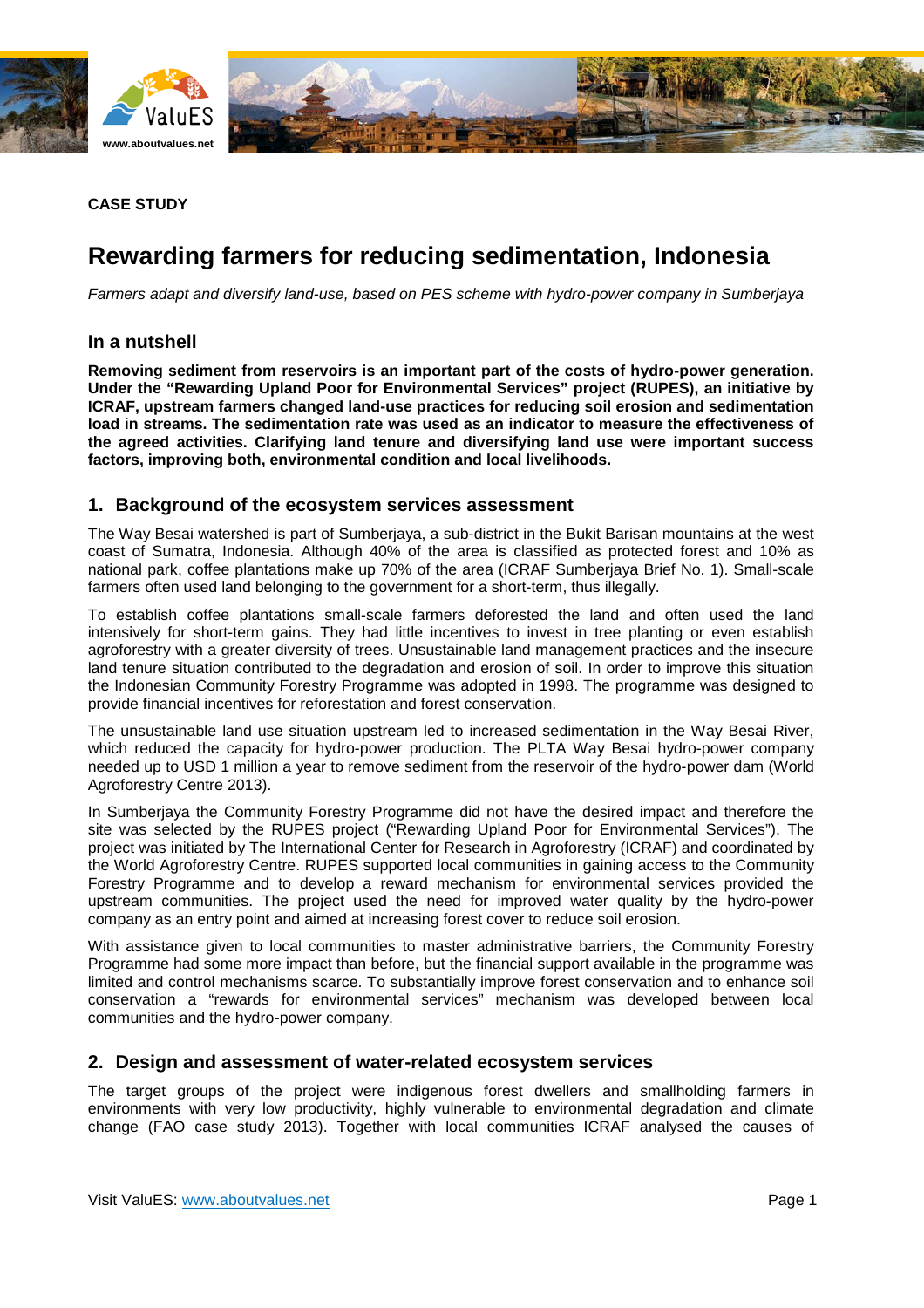

sedimentation and assessed the land-use. A set of strategies was developed, including (ICRAF Sumberjaya Brief No. 1):

- To develop accurate, scientifically validated information on sources of erosion and sediment and on the dynamics of river flow;
- To work with the farmers to develop skills and understanding in management practices that reduce erosion and sedimentation;
- To empower farmer communities to use the factual information generated to improve their credibility and status when negotiating and disclosing their needs.

ICRAF also facilitated negotiations between the hydro-power company, upstream farmers and local government to identify possible solutions. The following reward mechanism was negotiated: The PLTA Way Besai hydro-power company would provide payments to farmers, if they achieved a 30% reduction in sedimentation. Payments would be given in form of micro-hydro-power units for electricity production in villages and in form of cash payments. Farmers were given support for soil conservation practices including the construction and maintenance of check dams to retain sediments from the river, planting of grass strips along potential landslide hotspots, weekly removal of sediment from the check dam. Farmers would also gain conditional land tenure for 25 years, if they planted trees and protected the remaining forest.

To monitor the effectiveness of these activities, the sediment content in the river was measured over the course of one year (FAO case study 2013; Pasha et al. 2012). A simple but relatively rigorous community-based monitoring of sedimentation was implemented. Four river observation locations were recommended by the ICRAF scientists at each sub-watershed and each location was monitored by two observers. Water samples were collected after every rainfall. The collected water samples were dried and the sediment weighed and analysed in a simple laboratory. The measured data had to be interpreted in the context of catchment hydrology, land use, and climate (precipitation) among others.

Measuring sedimentation load can help identifying sources of soil erosion and identifying alternative options for land and water management with less sedimentation. It can also help monitoring the effectiveness of alternative land-use practices and policies that are targeted at reducing sedimentation. Soil conservation through agroforestry, intercropping of grassland, hedges, reforestation, or buffer zones along rivers for the conservation of natural riparian vegetation can be effective measures for reducing sediment load in rivers and enhancing water quality.

## **3. Reflections on the process and outcomes**

The negotiation process, facilitated by RUPES, between upstream farmers, hydro-power company and the local government was very important for building trust among all parties and for identifying strategies to reduce sedimentation that all stakeholders would benefit from. Monitoring sedimentation rate as an indicator for the positive impact of improving land-use practices made the success of the changes in landuse practices transparent and motivated all participants to contribute to the scheme.